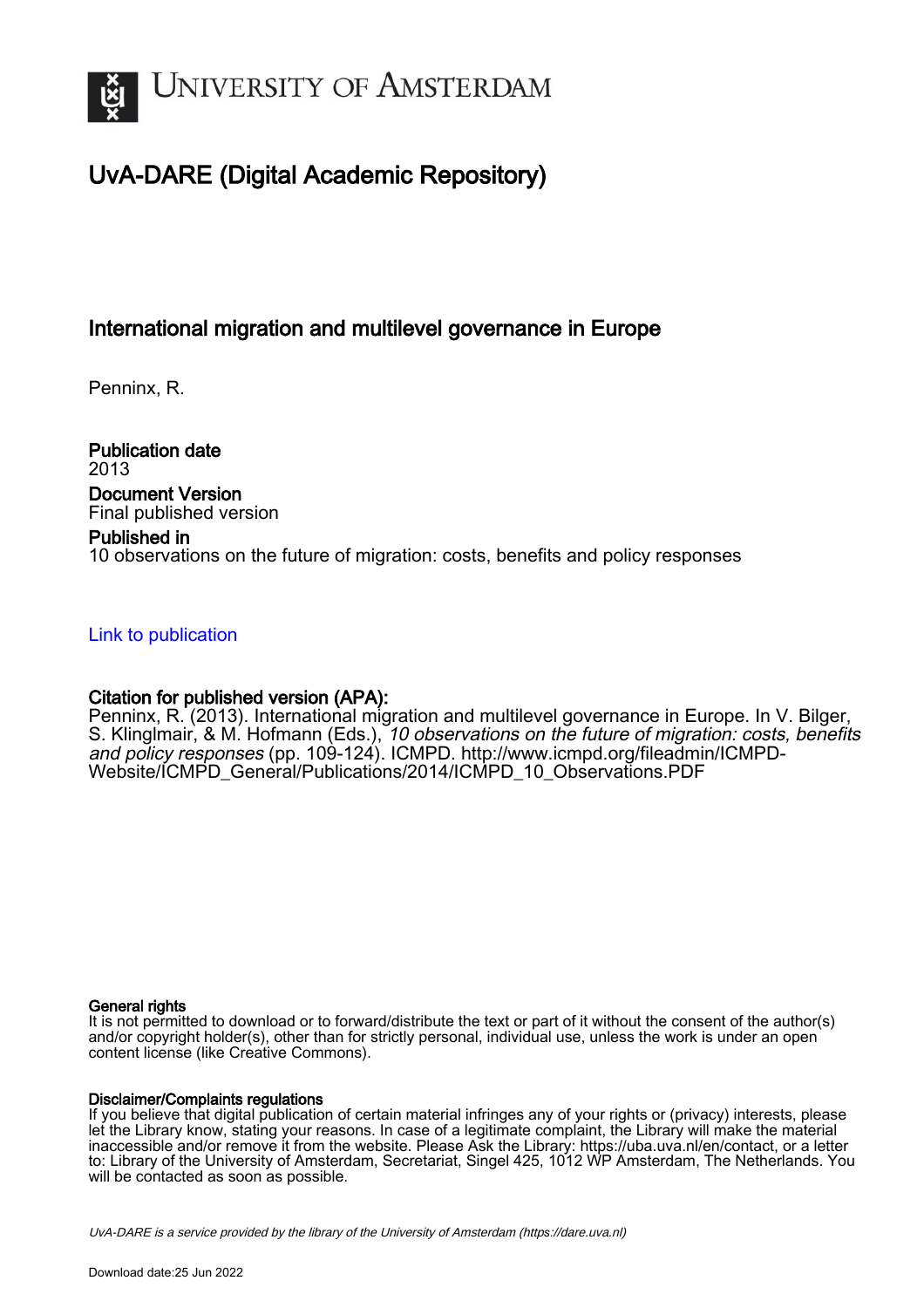# H B

# **BSERVATIONS on the Future of Migration**

## *Costs, Benefits and Policy Responses*

## *Veronika Bilger, Sabine Klinglmair and Martin Hofmann (Editor)*

*Rainer Münz, August Gächter, Eleonore Kofman, Mariyana Radeva Berket, Rinus Penninx, Didier Ruedin, Gianni D'Amato, Marco Martiniello, Bernhard Perchinig, Andrew Geddes, Oliver Bakewell*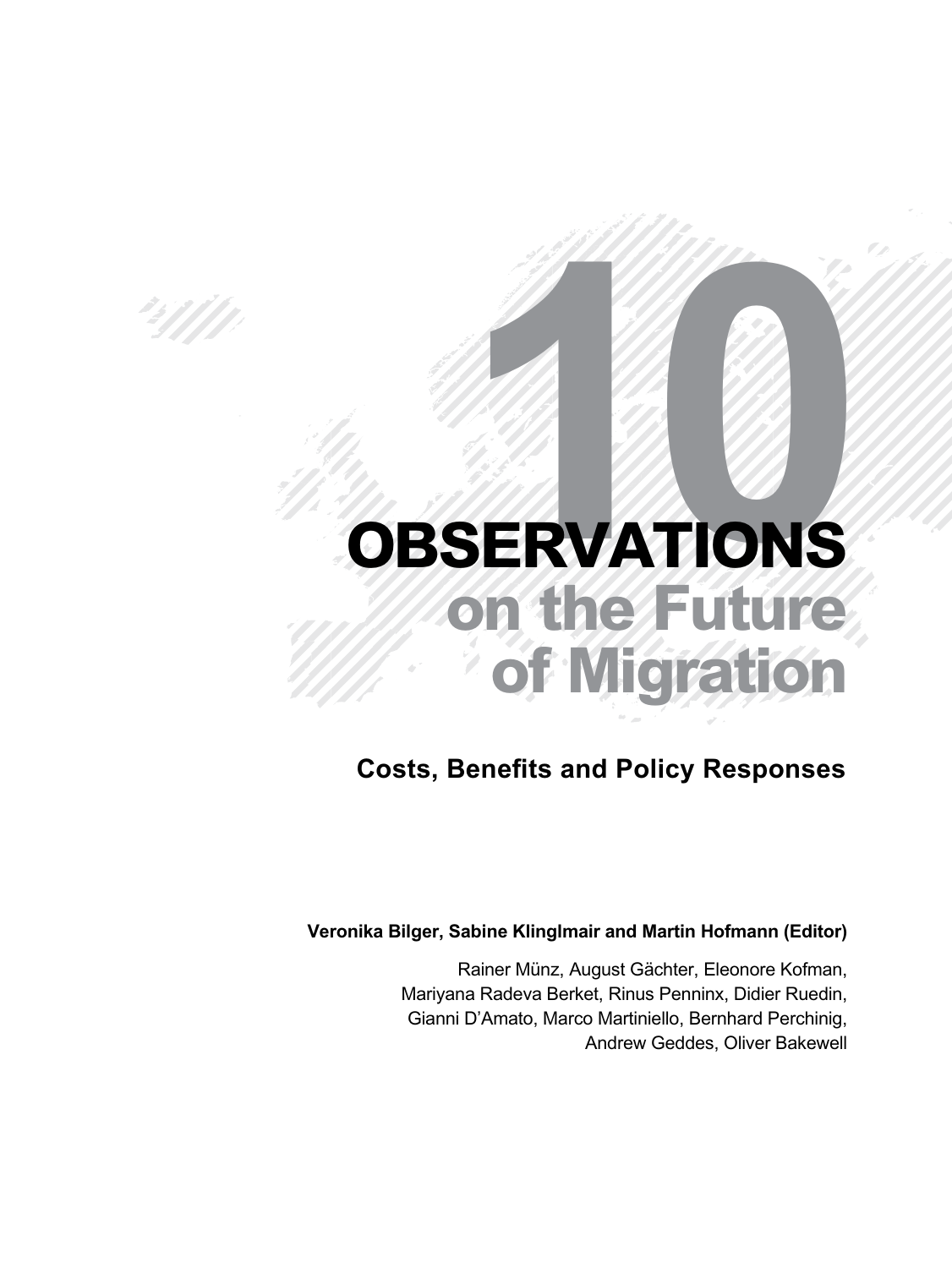#### *Impressum*

#### *International Centre for Migration Policy Development (ICMPD) 2013*

*All rights reserved. No part of this publication may be reproduced, copied or transmitted in any form or by any means, electronic or mechanical, including photography, recording or any information storage and retrieval system, without permission of the copyright owners.*

*ICMPD Gonzagagasse 1 A-1010 Vienna, Austria www.icmpd.org*

#### *English proofreading: Angela Parker*

#### *Disclaimer*

*This publication has been produced with the support of the Austrian Integration Fund, the Austrian Federal Economic Chamber, the City of Vienna, the Federation of Austrian Industries and the Austrian State Printing House. The content of this publication are the*  sole responsibility of the authors and can in no way be taken to reflect the views of the *Partners or the International Centre for Migration Policy Development on the subject.*

*ISBN: 978-3-902880-17-8*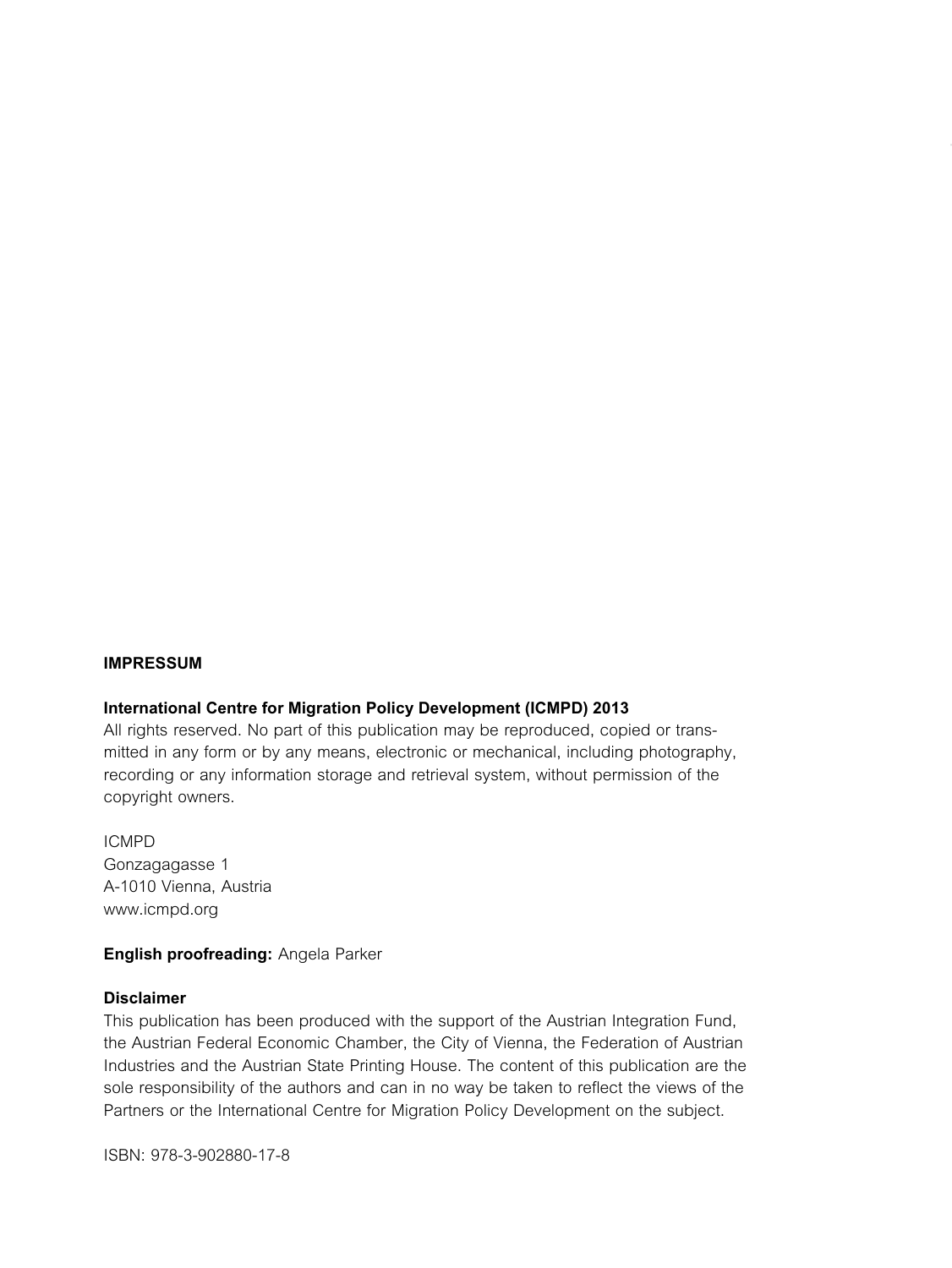# *Content*

- *Foreword Peter Widermann 7*
- *Introduction Veronika Bilger 9*
- *Executive Summary 15*

# *01*

#### *Migration in the 21st Century 35*

*The Impact of Future Economic and Demographic Disparities Rainer Münz*

## *02*

#### *Grappling with supply and demand Present and future labour market needs, and labour and skills demands in specific countries, sectors and occupations August Gächter 49*

## *03*

*Gender Structures in International Migration Processes Eleonore Kofman 69*

## *04*

*Labour Exploitation and Trafficking for Labour Exploitation Trends and Challenges for Policy Making Mariyana Radeva Berket 87*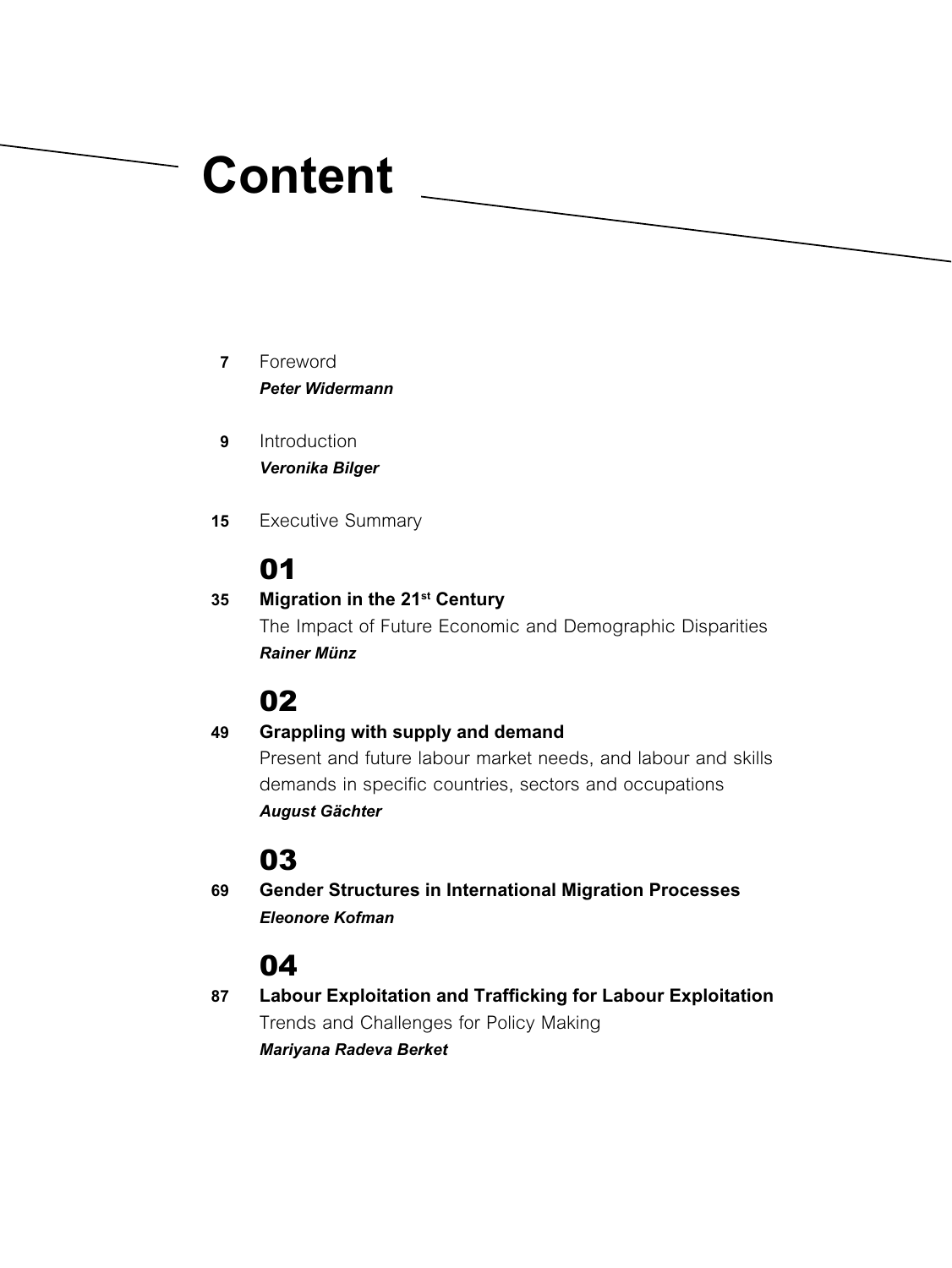```
International Migration and Multilevel Governance in Europe
      Rinus Penninx
109
```
## *06*

*Immigrant integration, public acceptance and social cohesion Didier Ruedin & Gianni D'Amato 125*

## *07*

*Migration and citizenship in Europe Political participation, mobilisation and representation Marco Martiniello 151*

## *08*

*Migration and the Welfare State Trends, Challenges and Contradictions Bernhard Perchinig 163*

## *09*

*Climate change, conflict and displacement Consequences for international protection Andrew Geddes 177*

# *10*

*Maximizing the benefits of migration for countries of origin, destination and migrants alike Oliver Bakewell 193*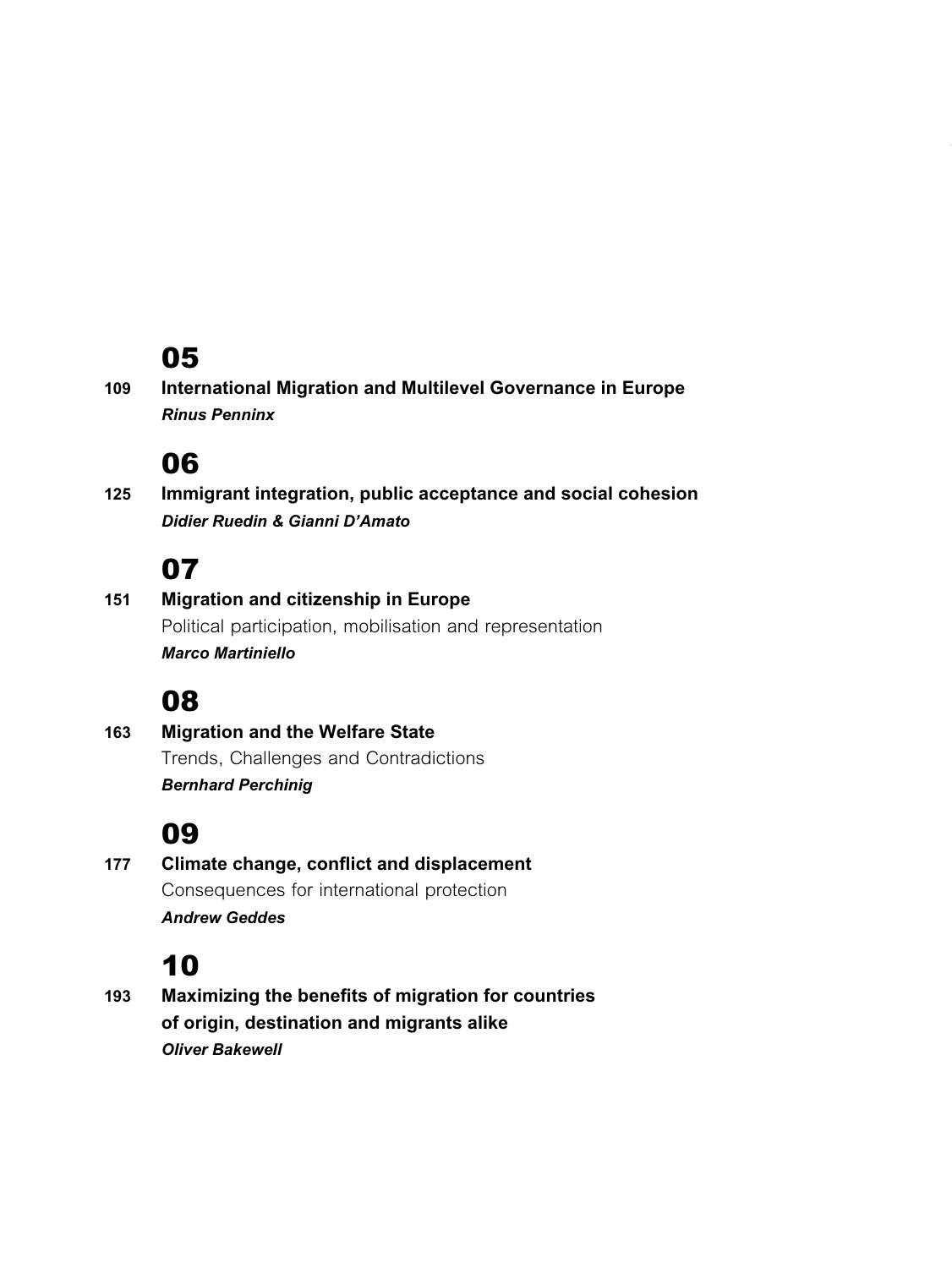

# *International Migration and Multilevel Governance in Europe*

*Rinus Penninx*

### *Europe: from emigration to a continent of immigration …*

*While Europe used to be predominantly an emigration continent until and including the 1950s, it has become an immigration continent since then. The number of foreign-born residents rose from an estimated 23 million in 1985 (United Nations 1998: 1) to more than 56 million, or 7.7 per cent of the total European population, in 2000. When we look specifically at the European Union (at present 28 members), these figures are higher: according to Eurostat,*  in 2011 nearly 49 million of the total of 504 million inhabitants of the EU (some *10%) were born outside the country where they presently live (Eurostat 2012: 1). These figures include only the legally residing foreign-born persons.*

*Historically, immigration started in the countries of North-Western Europe. Other countries such as Italy, Spain, Portugal, Greece, Ireland, Norway and Finland,*  which used to be emigration countries until the 1980s, started to experience significant immigration in the 1990s and 2000s. Still other countries, among them most of the new EU Member States that acceded in 2004 or after, are *experiencing emigration, transit migration and immigration at the same time. Europe has de facto become an immigration continent.*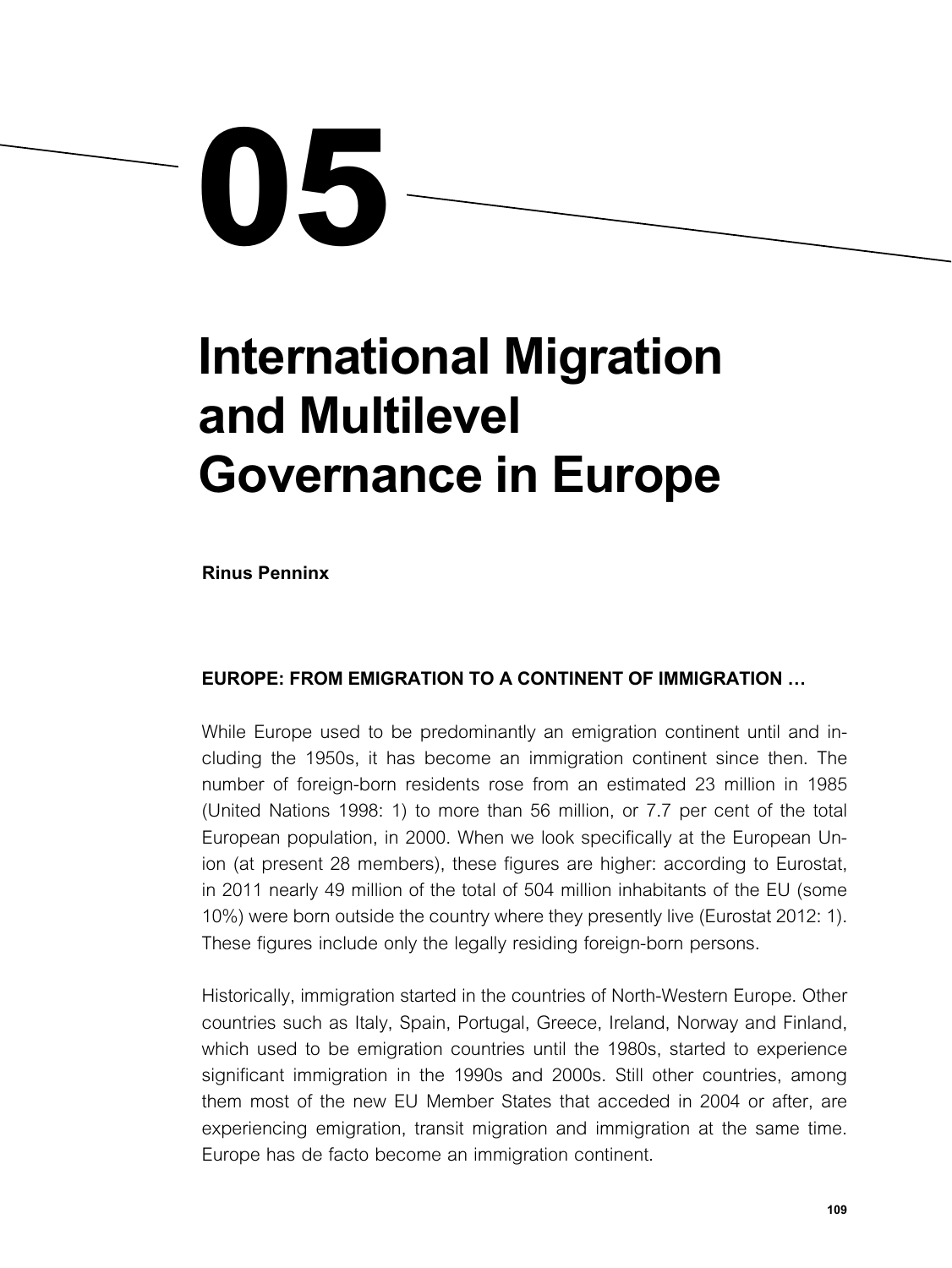*The pattern of origin of migrants in Europe has changed in the course of time. Up to the 1980s, migrants could conveniently be grouped under three headings: a) migration with a colonial background that connected certain European countries to their former colonies; b) labour migration that connected a number of `recruiting countries' to a limited number of `sending countries', and c) refugee migration that was strongly dominated by migration from Eastern to Western Europe. In terms of the origins of immigrants this led to geographical patterns of migration that embraced Europe and the Mediterranean countries, plus a limited number of (former) colonies. That picture has changed completely since the*  1980s. The new geography of migration shows immigrants coming to Europe *from all over the world in significant numbers: (posted) expatriates working for*  multinational companies and international organisations, skilled workers from all *over the world, nurses and doctors from the Philippines, refugees and asylum seekers from African, Near Eastern and Asian countries, from the Balkans and the former Soviet Union, students from China, and undocumented workers from African countries, just to single out some of the major immigrant categories.*

*Another recent characteristic is the feminization of labour migration. The gender patterns of labour migration have changed significantly: higher rates of women are migrating independently for labour purposes, and not as dependants for family reunification. This corresponds to a significant extent with the development of specific labour market niches, such as domestic services, care and nursing, and the sex industry.*

*The new migration to Europe is not only much more diverse in origin, the type of mobility has also changed significantly in the globalised context: increased short-term stays like those for seasonal work in agriculture or tourism, for study, and sunbelt migration of pensioners, but also longer stays by employees of international organisations, multinational enterprises and highly-skilled people*  in general. One could bring these migrants together under the category of the *"wanted" travellers and movers. Their mobility is facilitated, if not promoted.*  But there are also unsolicited others who independently decide to look for an *economically better and/or politically safer new destination to move to. Paradoxically, for this category of migrants national borders and the sovereign right of states to decide on admission of non-nationals have gained importance. For the non-invited migrants, new and higher barriers have been erected.*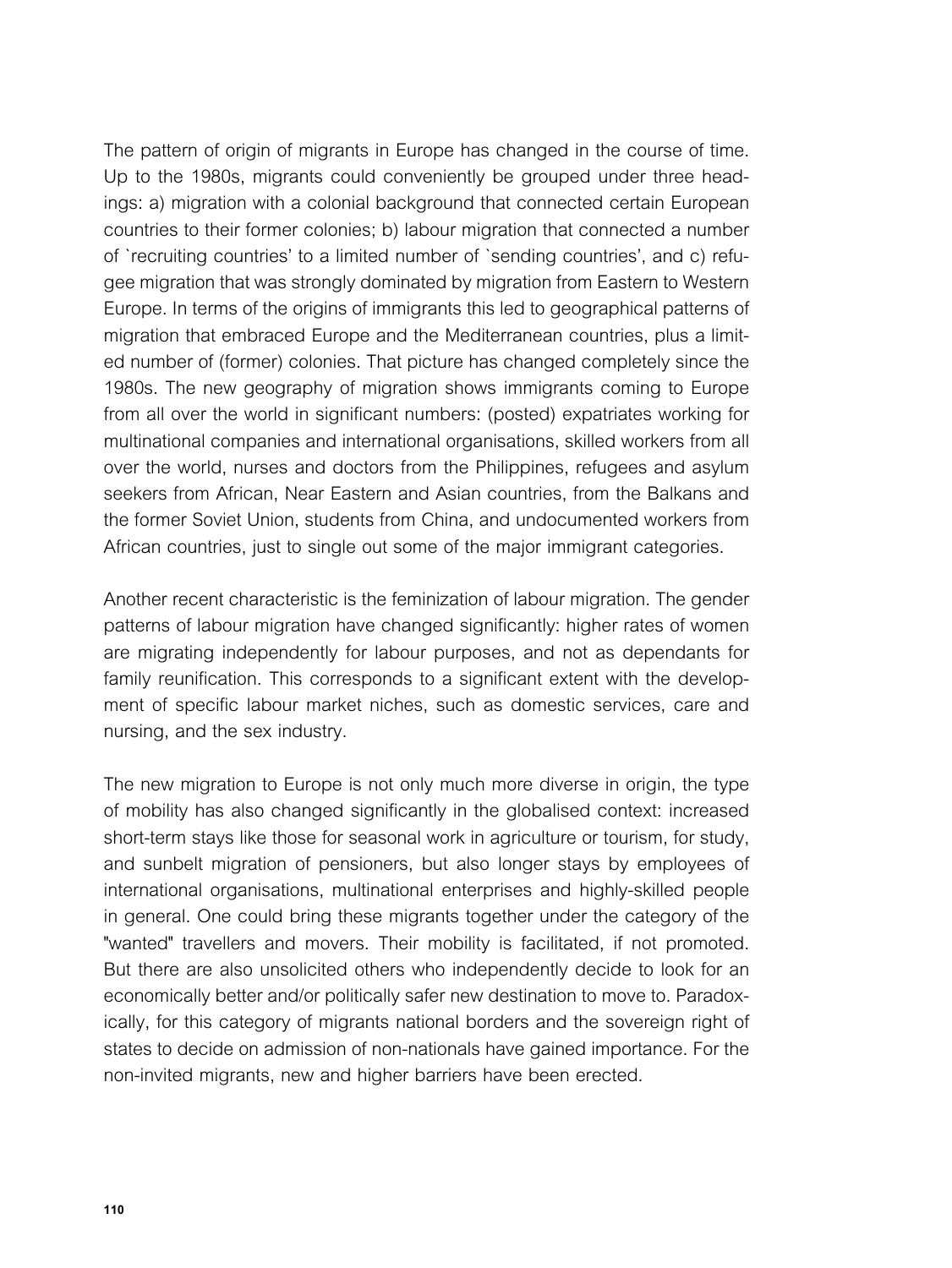## *Unwilling immigration countries: national reactions to immigration*

*A predominant characteristic of European states is that they have consistently defined themselves as non-immigration countries in the very period when Eu*rope has de facto become a continent of immigration. Any rhetoric about being *a 'nation of immigrants', as is usual in classic immigration countries like Can*ada, Australia and the United States, has been completely absent in Europe. *On the contrary, consistent and explicitly anti-immigration rhetoric<sup>1</sup> has been a constant factor in Europe, despite the fact that quite a few European countries in recent decades have had higher immigration rates than, for example, the United States of America<sup>2</sup> .*

*This particular framing has had pervasive consequences, above all with regard to how the de facto immigration has been perceived and labelled. Many newcomers received special labels that legitimised their arrival, but they were not called immigrants. In the Netherlands, for example, the sizeable group of immigrants from the former Dutch Indies following the independence of Indonesia in 1949 came to the Netherlands under the label of `repatriates'<sup>3</sup> , the workers from the Mediterranean area were defined as `guest workers', expressing the intended temporary nature of their stay, and the migrants from Surinam (Dutch Guyana) and the Dutch Antillean islands in the West were (until 1975) `Over*zeese Rijksgenoten' (fellow overseas citizens, part of the Dutch Kingdom). In *Germany, the inflows from the East in the decades after WWII were received under the labels Übersiedler (from the GDR to the FRG) or Aussiedler (in principle Germans who had settled elsewhere in the past) `coming home' or refugees;*  and there was the significant category of Gastarbeiter whose label indicated the *expectation that their stay would only be temporary.*

*A consequence of countries defining themselves as a non-immigration country was that after the first oil crisis of 1973 increasingly restrictive admission* 

*<sup>1</sup> Jeroen Doomernik & Michael Jandl (eds) (2008), Modes of Migration Regulation and Control in Europe. IMISCOE Reports. Amsterdam: Amsterdam University Press.*

*<sup>2</sup> In 2011, eight of the 27 EU countries had a higher percentage of foreign-born residents than the USA had in 2010. See: Eurostat (2012), Population and social conditions. Statistics in focus 31/2012 for statistics on foreign and foreign-born population in EU and EFTA countries). The latest figure for the foreign-born population in the USA, based on the 2010 Census, amounted to 12.9 % (`The Foreign-Born Population in the United States 2010'. American Community Reports, May 2012).*

<sup>&</sup>lt;sup>3</sup> Some 300,000 came from the former Dutch Indies between 1945 and 1962; most of them had never been *`in patria' before.*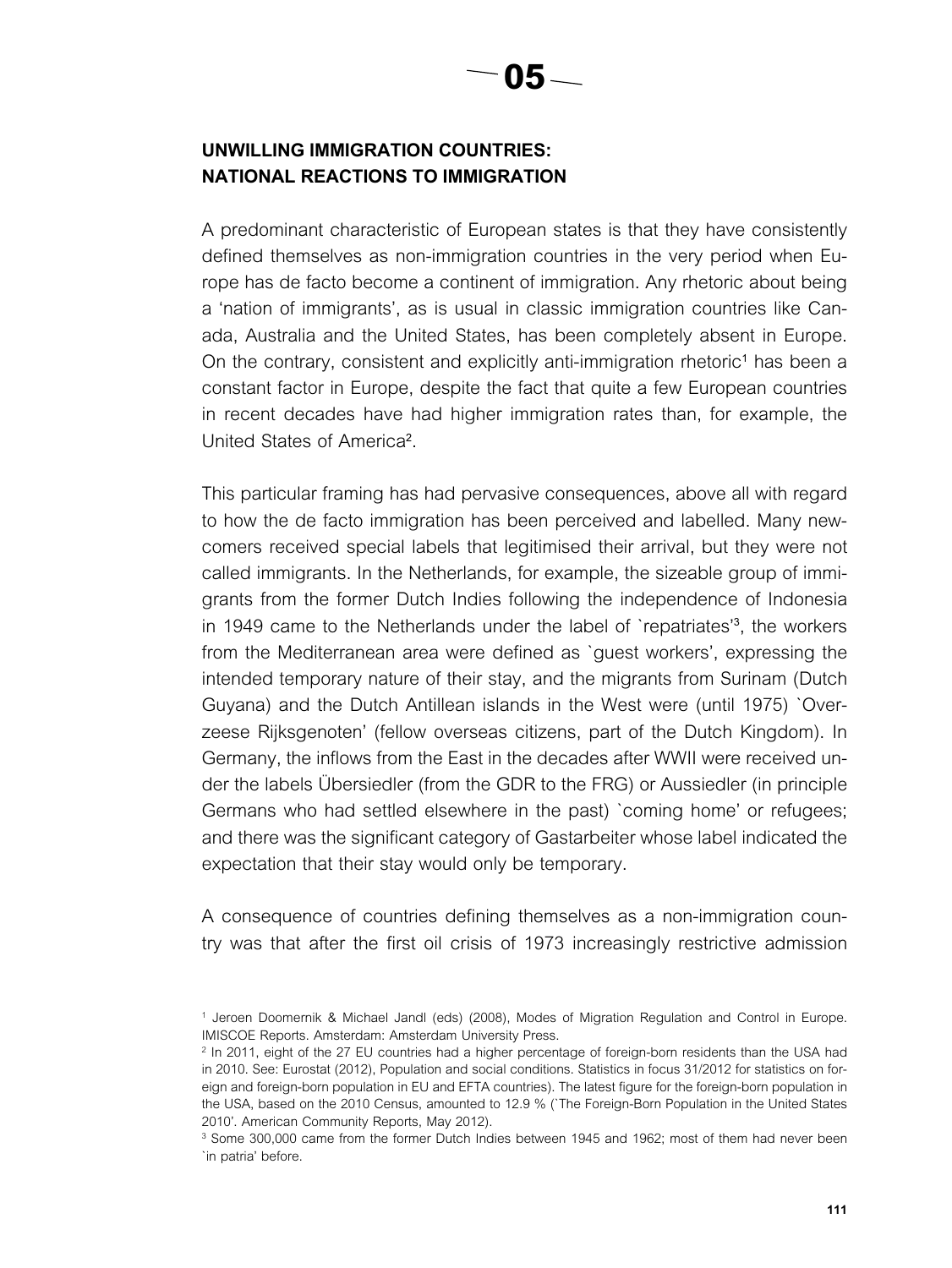*policies were introduced, to start with mainly for `economic migrants' (i.e. the guest workers). This was justified initially by the decrease in demand for migrants, particularly lower-skilled ones. But the de facto closure to new migrant*  workers also caused an increase in supply-driven migration. This supply-driven *migration presented itself firstly (in the second half of the 1970s and the first half of the 1980s) in Germany, the Netherlands, Belgium, Austria and France, particularly under the policy category of 'family reunion' (and 'family formation') of the temporary workers, whose supposedly temporary stay was taking on the characteristics of more permanent settlement. Return to their home country*  was not an attractive option, notwithstanding the sticks and carrots that were *offered, particularly in Germany under the Return Promotion Programmes of the late 1970s and 1980s.*

From the mid-1980s onwards, a new supply-driven migration announced itself in Western European countries in the form of asylum seekers. This increasing *inflow of unsolicited newcomers culminated in the early 1990s in the `asylum crisis'<sup>4</sup> and provoked new restrictive measures and controls on entrance and admission. These restrictions in turn led to a spiralling rise of 'innovative' new forms of entrance, like smuggling and trafficking, which in turn generated new control-oriented requirements and procedures (for asylum and family migration). New dynamics thus developed, and new actors were brought into play<sup>5</sup> . Immigration was increasingly criminalised, as the tougher regulations by definition led to more illegality and irregularity. International political terrorism, furthermore, brought migrants into focus from a security perspective<sup>6</sup> . Migration thus became associated first and foremost with problems and threats and as such has risen to the top of the political agenda in many EU countries in recent times.*

*The ideology of not being an immigration country also had consequences for settlement and integration policies. North-West European countries 'solved' the contradiction – of not being countries of immigration, while simultaneously receiving significant inflows – by defining these migrants either as a priori members of society, as in the case of the `repatriates' in the Netherlands and* 

*<sup>4</sup> In the four years from 1990 to 1993 the number of new asylum applications surpassed an annual level of 400,000 in the European Union.*

*<sup>5</sup> See, for example, Ilse van Liempt (2007), Navigating Borders: Inside Perspectives on the Process of Human Smuggling into the Netherlands. IMISCOE Dissertations. Amsterdam: Amsterdam University Press.*

*<sup>6</sup> For an analysis of parliamentary debates on increasing controls on immigration in the UK and the FRG, see Bastian Vollmer (2010), Policy Discourses on Irregular Migration in Germany and the United Kingdom, 1973- 1999. PhD dissertation. Amsterdam: Faculty of Social and Behavioural Sciences, University of Amsterdam.*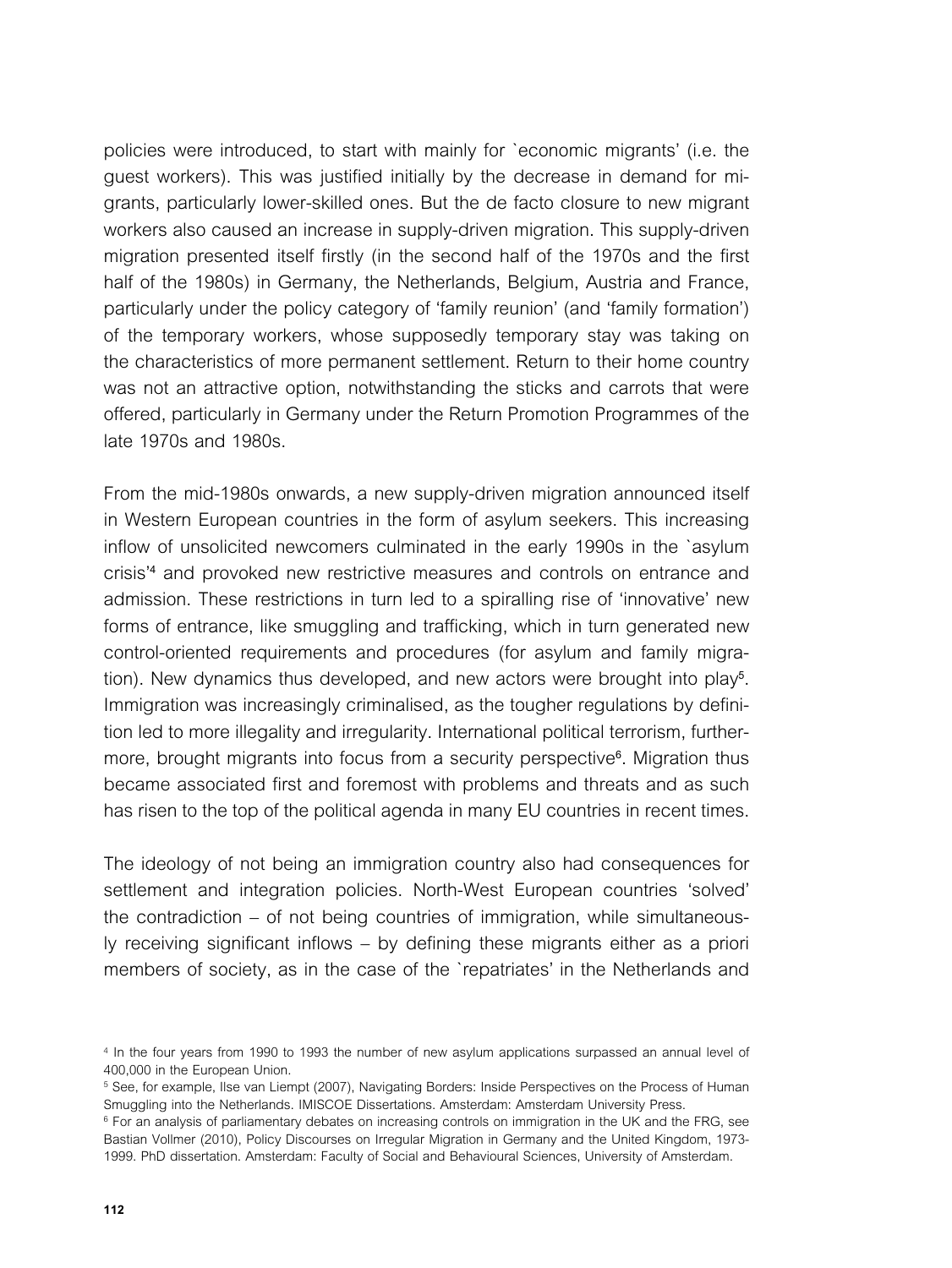*Übersiedler or Aussiedler in Germany, or defining them as 'temporary guests'.*  In the former case, full citizenship was offered (in the Dutch case, it was even *a condition for admission) and a fully-fledged reception programme aiming at speedy re-integrative assimilation was put in place. In the latter case of the guest workers, however, it meant limited facilities for accommodation in anticipation of their eventual return. For this sizeable group of `guests', time increasingly created a contradiction of expectations: many guest workers ac*tually stayed for good and formed communities that grew by using their right *to bring in their families and spouses. Most governments in Europe that had*  recruited guest workers, however, maintained the illusion of return until the turn *of the century and confined themselves to ad hoc adaptive measures, leaving the responsibility of integration in practice to organisations in civil society, such as trade unions, churches and welfare organisations<sup>7</sup> .*

*The picture of migration and related policies that I have outlined here is strongly based on developments in the Western European countries. South European states have a much more recent experience of immigration and integration.*  For most of the twelve new members of the European Union that acceded in *2004 or later, the topic of migration and integration is relatively new and takes*  multiple forms: emigration, immigration and transit migration co-exist in most of *these countries<sup>8</sup> .* 

#### *The European Union's migration paradox*

*The preceding general description of the development of migration and migration policies in Europe is based on (nation-)states as basic units of analysis. But there have also been significant supranational forces in Europe that have influenced international migration in a unique way. They stem from a 60- year process of gradual economic and political integration in Europe that started as* 

*<sup>7</sup> See Rinus Penninx (2005), 'Integration of migrants: Economic, social, cultural and political dimensions', pp.*  137-152 in: M. Macura, A.L. MacDonald and W. Haug (eds), The New Demographic Regime: Population *Challenges and Policy Responses. New York/Geneva: United Nations.*

*<sup>8</sup> See for example Richard Black, Godfried Engbersen, Marek Okolski & Christina Pantiru (eds) (2010), A Continent Moving West? EU Enlargement and Labour Migration from Central and Eastern Europe. IMISCOE Research. Amsterdam: Amsterdam University Press, and Marek Okolski (ed.) (2012), European Immigrations: Trends, Structures and Policy Implications. IMISCOE Research. Amsterdam: Amsterdam University Press. Interestingly, such a situation has also developed in so-called 'sending states' like Morocco and Turkey. For Turkey see Ahmet Içduygu & Kemal Kiri*ş*ci (eds) (2009), Land of Diverse Migrations: Challenges of Emigration and Immigration in Turkey. Istanbul: Istanbul Bilgi University Press.*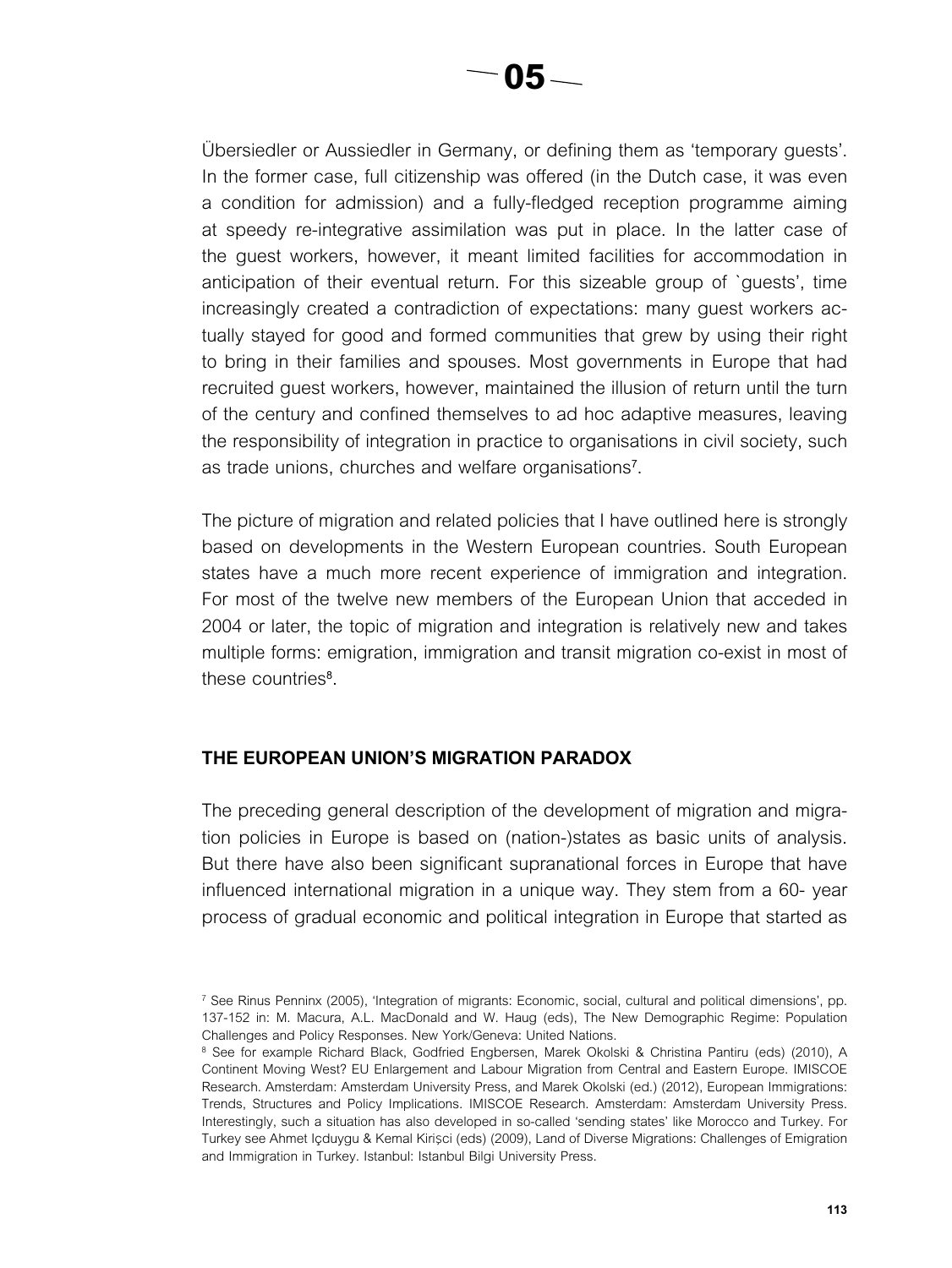early as 1951, when the Treaty of Paris instituted the European Coal and Steel *Community (ECSC)<sup>9</sup> , which developed into the European Economic Community (EEC) by means of the 1968 Treaty of Rome and to the European Community (EC) established by the Single European Act of 1985. What was crucial in these*  developments from our point of view was that the free circulation of (initially) *workers and (later all) citizens of (the growing number of) Member States became an essential element of an internal market. The Single European Act foresaw the removal of all physical, technical and fiscal barriers to be implemented by 31 December 1992 between by then 12 Member States. Such an opening up (de facto abolition) of internal borders, however, meant that the Community would henceforth share a common external border. That in turn meant that visa policies, admission of third-country nationals and asylum policy should be coordinated. The decision to abolish internal borders necessitated common policies towards third-country nationals: however, Member States were hesitant to give up their sovereignty in this domain, although the upcoming "asylum crisis" and the pressures of supply-driven migration in general pushed some states towards common (restrictive) policies10.*

*In 1993 the Maastricht Treaty created the European Union (EU) as the succes*sor of the EC. The EU created a European Union citizenship and granted full freedom of movement to all citizens of Member States. It completed the earlier *developments towards free movement between Member States in the sense that all obstacles to such movements were taken away and equal access to*  facilities was guaranteed. Moving between Member States within the borders *of the EU, which used to be defined as international migration, had effectively become internal migration. Under this new regime the EU expanded further to 15 states in 1995.*

*However, the complete freedom of movement and the de facto abolition of borders within the EU had also made it necessary to coordinate Member States' policies relating to the admission of third- country nationals. The Amsterdam* 

*<sup>9</sup> Goedings made a detailed historical analysis of the origins of the free circulation of workers in the early pe*riod of economic cooperation in Europe from the 1951 Treaty of Paris until the 1968 Treaty of Rome, showing that it has been Italy in particular that has consistently pressured negotiations to include the free circulation of *workers: see Simone Goedings (2005), Labor Migration in an Integrating Europe. National Migration Policies and the Free Movement of Workers, 1950-1968. The Hague: SDU.*

*<sup>10</sup> Five countries (France, the FRG and the Benelux countries) were moving quickly towards open borders and already in July 1985 signed the Schengen Treaty, which envisaged a system of international border controls and checks, a common asylum procedure and information exchanges on asylum and unwanted migrants, to be implemented by 1 January, 1990. The Schengen model later became the standard for the EU.*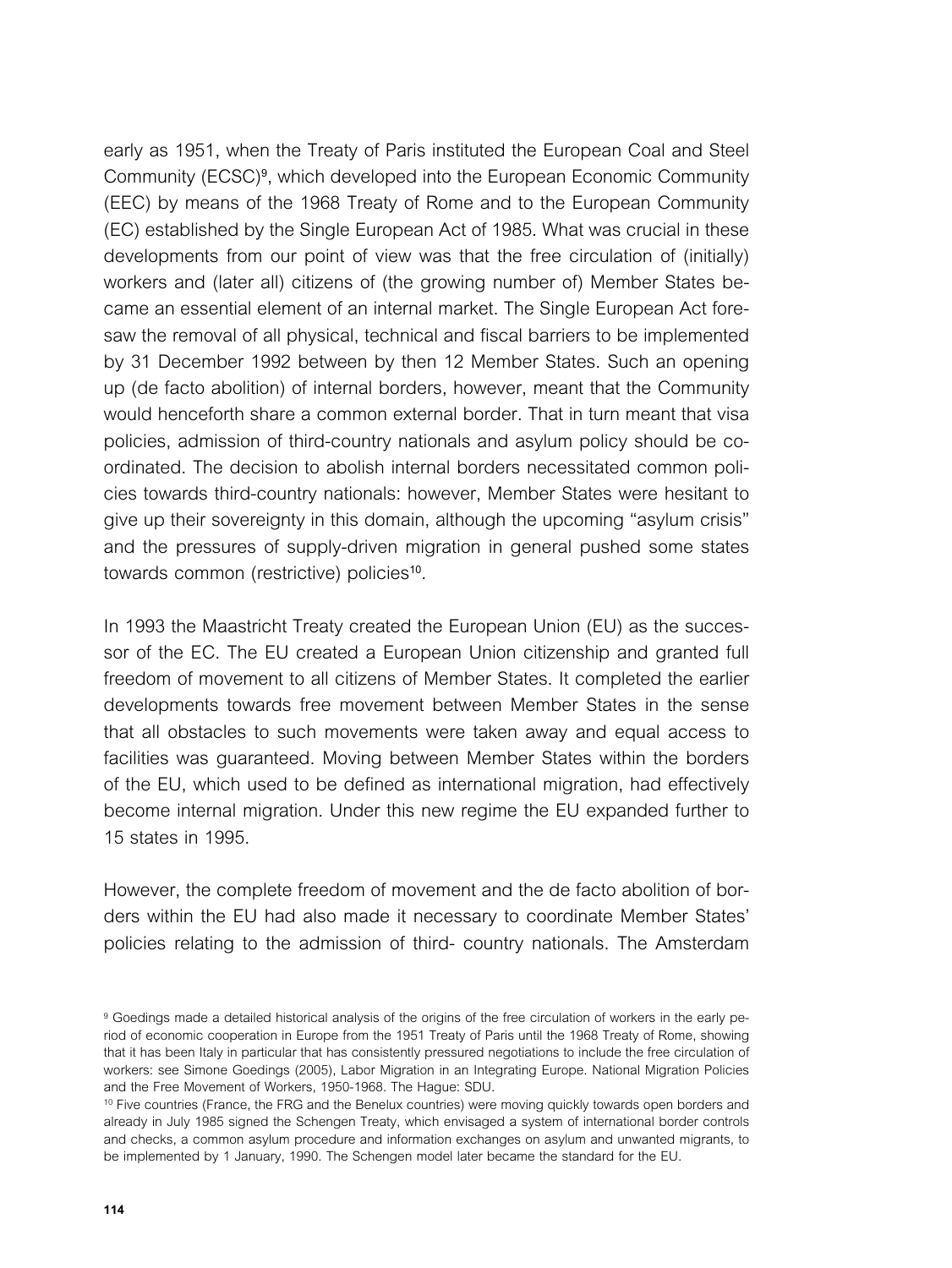*Treaty of 1997 specifically stipulated that five years after its ratification (i.e. by May 2004) asylum and migration should have become communitarian policy (thus being moved from the third pillar of intergovernmental collaboration to the first pillar of communitarian EU governance) and that existing policies and practices would have been harmonised. This goal was reaffirmed at the Tampere Summit of ministers responsible for such policies in 1999, which also formulated the explicit ambition that third-country nationals who are long-term residents should be granted rights that come as close as possible to those of EU citizens.*

*Indeed, by May 2004 agreements of two kinds had been reached11. The first*  amounted to a synchronization of restrictive policies aimed at combating illegal *immigration and keeping potential asylum seekers at bay, together with the harmonization of asylum policies. The Schengen Agreement and Dublin Convention had at that stage been made part of Community law. These new policies – represented by the great majority of Directives developed between 1999 and 2004 – focused on the perceived problematic nature of (unsolicited) immigration by third-country nationals and tended to develop restrictive immigration policies reflecting the lowest common denominator of the member states. The second kind – represented by a small set of EU directives – served to improve the position of third-country immigrants. They included a directive on the immigrants' right to family reunification12 and on their free movement between Member States (after five years of legal residence)13. On balance, , as observers have remarked, the interests of the member states have been served much better in the harmonization process than those of the immigrant EU residents14.*

*In summary, the European Union has become a significant new political and policy unit at the supranational level, which has created completely new regimes for international mobility and migration in Europe. On the one hand, the early (Western European) EU members have transposed their national policies into common restrictive admission policies in relation to potential immigrants* 

*<sup>11</sup> See: J. van Selm and E. Tsolakis (2004), The Enlargement of an `Area of Freedom, Security and Justice': Managing Migration in a European Union of 25 Members. Policy Brief, May 2004. Washington: Migration Policy Institute.*

*<sup>12</sup> Council Directive 2003/86/EC of 22 September 2003.*

*<sup>13</sup> Council Directive 2003/109/EC of 25 November 2003.*

*<sup>14</sup> See Van Selm & Tsolakis op. cit. According to Groenendijk & Minderhoud (2004, 139 ff) some 50 proposals*  for Directives were made during the first four years after the enactment of the Amsterdam Treaty in May 1999. *Of these 50, only 23 became binding regulations. These 23 relate to borders and visa (11), illegal immigration*  and expulsion (6), asylum (5), and only one to legal migration. The topics on this list reflect the dominant *preoccupation with control-oriented migration regulation at the EU level.*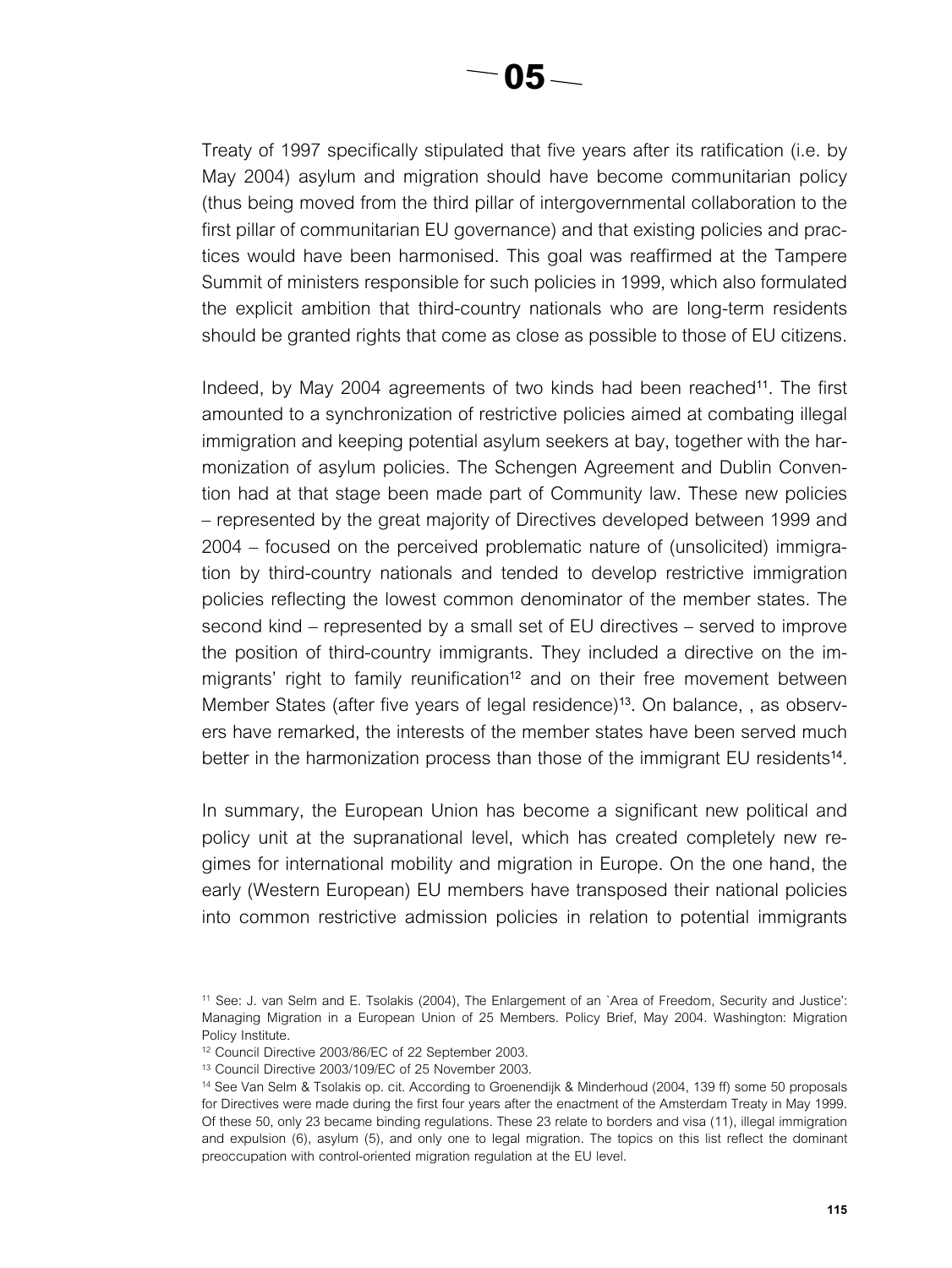*(economic migrants, family migrants and asylum seekers) from non-EU countries.*  Furthermore, they have made these policies the 'standard' for new members of *the Union: the acquis requires the new members to build legislation and institutions in conformity with established EU policies in this domain. This strand of EU policies has been characterized by critics as the `Fortress Europe policies'.*

*On the other hand, the EU created a fundamental right to move and settle within the EU area for EU citizens and long-term third-country residents of its Member States. The total area of free movement in the EU now covers 28 countries with a total population of more than half a billion inhabitants, about 10 % of whom were born outside their country of residence. An increasing share of these immigrants are "internal EU migrants". This increase is due on the one hand to the*  fact that citizens from new accessor states resident in other EU states change *status at accession: from TCN to citizen of a Member State. On the other hand, we see that in the last decade immigration of TCNs in the EU has decreased,*  while immigration of citizens of Member States has increased (Eurostat 2011: *16-18; Urso & Schuster 2011)15. The financial and economic crisis of the late 2000s has reinforced the dominance of intra-EU migration. Germany is a strong case in this respect (Sachverständigenrat 2013: 54 ff): while in 2004 the number of new immigrants in the FRG was divided approximately 50/50 among those coming from the 26 EU partners and TCNs, this percentage shifted gradually to 63.4 % from EU countries and 36.6 % TCNs in 2011. Recent immigration figures of other Member States also indicate such a trend towards stronger internal EU migration. The sharp increase in unemployment in the Southern EU countries and Ireland may further contribute to this in the near future.*

### *The labyrinth of European Union integration policies*

We have seen above that in Europe in the 1980s and 1990s there was a growing *contradiction between the facts of immigration and the norm of not being an immigration country. In some cases this tension led to early, strongly rights-based integration policies, covering not only the socio-economic but also the political and cultural spheres of life, such as those of Sweden (since the mid-1970s) and the Netherlands (since the early 1980s). Most national governments in Europe* 

*<sup>15</sup> Urso & Schuster 2011, p. 17: "Another trend (..) is the increasing percentage of EU nationals among migrants. In absolute terms, they have registered the highest increase, namely 470,000 (+ 3.8%), which is in line with the continuous growth in previous years (= 13.3 % from 2008 to 2011)".*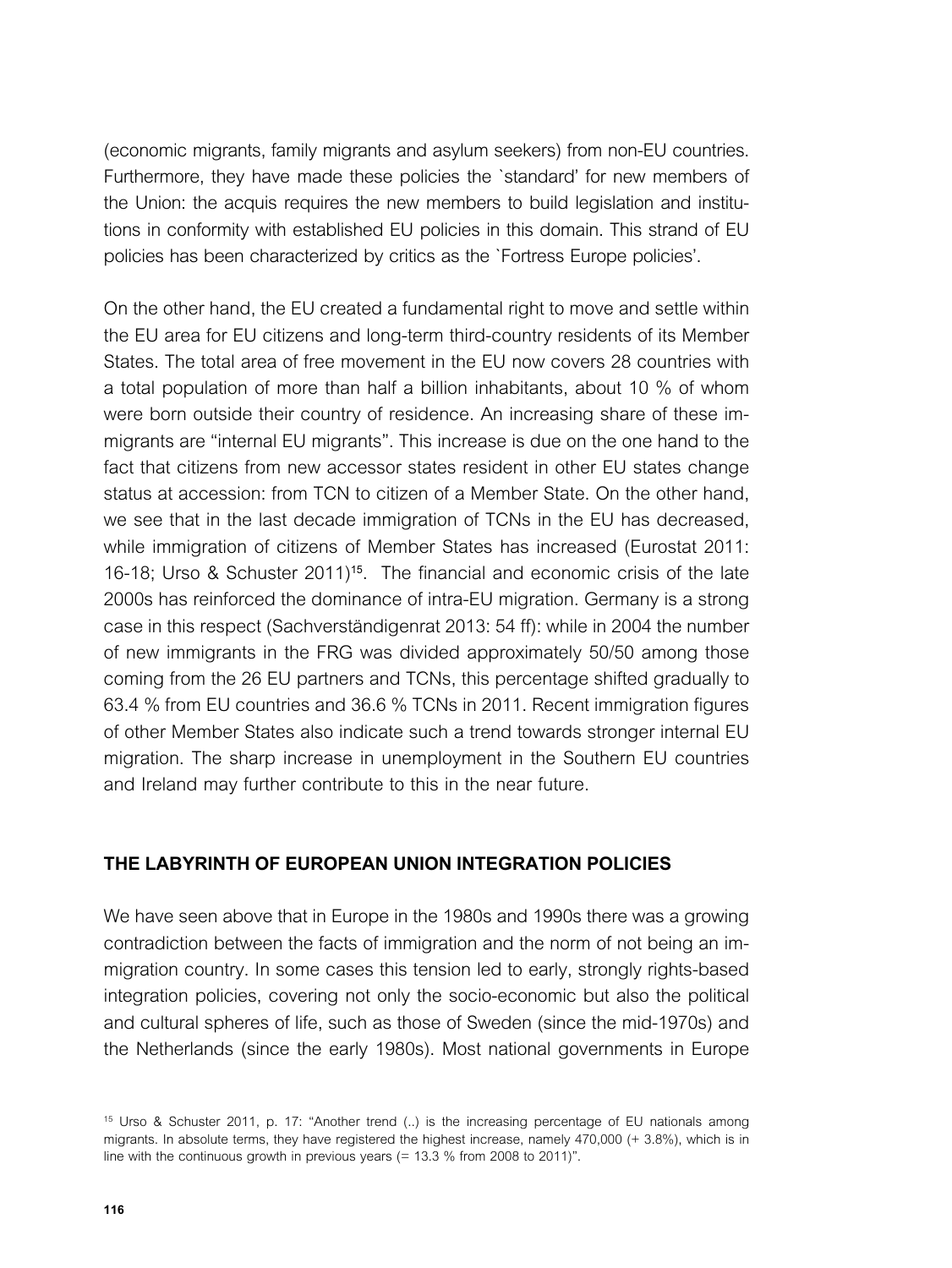*that had recruited guest workers, however, maintained the illusion of return till after 2000 and confined themselves to ad hoc adaptive measures, leaving the responsibility for integration in practice to the local level of cities and to organisations in civil society, such as trade unions, churches and welfare organisations16.*

*When, in the increasingly politicised climate of the late 1990s and 2000s, integration policies at the national level were finally introduced in those countries, the term integration started to take on a different, specific meaning. Where ear*lier policy conceptions, such as those used in Sweden and the Netherlands, had been rights-based and aimed at structural integration, the new conception *focused increasingly on cultural integration as an obligation for immigrants: cul*tural and value-based commonalities were thought to be essential for social *cohesion. Acquisition of citizenship – which had been seen earlier in Swedish and Dutch policies as an instrument that would facilitate structural integration – was now increasing redefined as the crowning element of a finalised process of cultural adaptation. This new cultural conception of integration for migrants also led to questions of how the society into which newcomers (should) 'integrate' es*sentially defined itself. The claims and outcomes of such discussions about the *'identity' of receiving societies (as modern, liberal, democratic, secular, equal, enlightened, etc.) were translated into civic integration requirements and civic integration courses of an assimilative nature. The latest developments – compulsory pre-immigration courses, such as those developed in the Netherlands – extend this logic even further: under the pretext of integration, such courses actually function as instruments to make immigration more restrictive and selective17.*

*These developments in national contexts, plus the double-edged migration policy described before, form the backdrop and at the same time the determinants of EU integration policies18: a set of policy initiatives that is different from both national and local integration policies in several respects. I will characterise these EU integration policies on the basis of six points: the genesis of their formal definition, their target group, the status of their policy making and implementation, their strategies and funds and their organisational setting.*

*<sup>16</sup> See Rinus Penninx (2005), 'Integration of migrants: Economic, social, cultural and political dimensions', pp. 137-152 in: M. Macura, A.L. MacDonald and W. Haug (eds), The New Demographic Regime: Population Challenges and Policy Responses. New York/Geneva: United Nations.*

*<sup>17</sup> See, for example, Elspeth Guild, Kees Groenendijk & Sergio Carrera (eds) (2009), Illiberal Liberal States: Immigration, Citizenship and Integration in the EU. Farnham: Ashgate.*

<sup>&</sup>lt;sup>18</sup> In her brilliant PhD thesis Hannelore Goeman analyses the constitution of integration policies at the EU level: *Hannelore Goeman, Integrating integration. The constitution of an EU policy domain on migrant integration. PhD thesis defended on December 10, 2012 at the Vrije Universiteit Brussel.*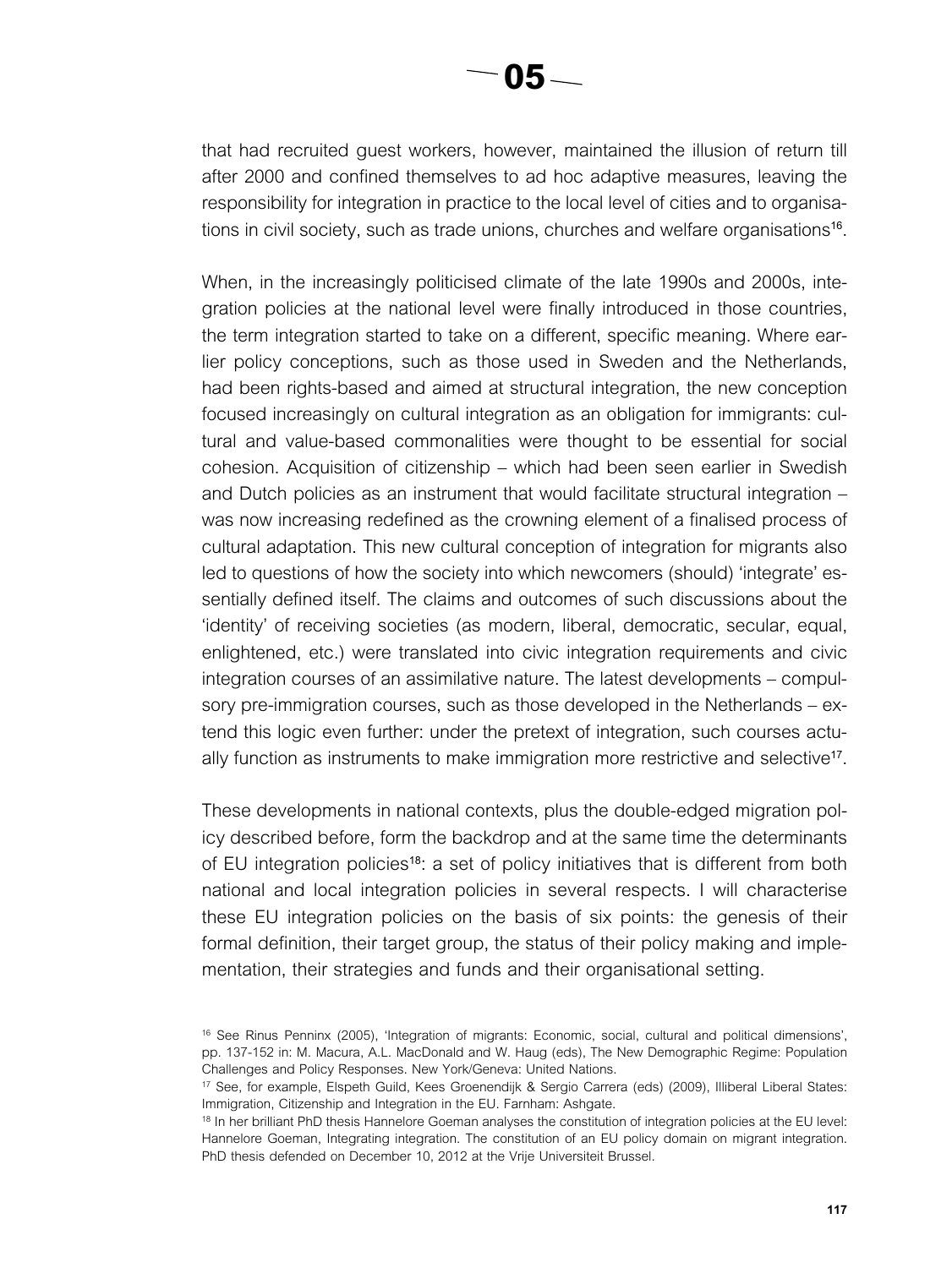First of all, integration was defined in a rather limited manner in the early *phase. In fact, until 2003 EU policies started out from the implicit assumption that if the legal position of immigrants were equal (as far as possible, as the Tampere programme stipulated) to that of national citizens and if adequate instruments were in place to combat discrimination, integration processes could be left to societal forces. Thus, legal integration (= equality) was to be ensured by means of the directives on family reunification and free movement after five years on the one hand, and by comprehensive anti-discrimination directives on the other.*

*It was only in 2003 that the European Commission came up with a more comprehensive view on integration policies in its Communication on Immigration, Integration and Employment (EC COM (2003) 336 final). This Communication*  defined integration as follows: "it is a two-way process based on reciprocity of *rights and obligations of third-countries nationals and host societies that foresee the immigrant's full participation". Integration is conceived as a "balance of rights and obligations". The holistic approach of policies targets all dimensions of integration (economic, social and political rights, cultural and religious diversity, citizenship and participation). In November 2004, the Council of Ministers responsible for integration agreed on the Common Basic Principles (CBP) for integration as a first step towards a common framework for a European approach to immigrant integration and a point of reference for the implementation and evaluation of current and future integration policies.*

*Secondly, however, this shift from a narrow initial conception to – in principle and on paper – a very broad conception of integration goes together with a continuation of the limited definition of the target group that comes directly from migration policies: integration policies are supposed to be for third- country nationals only. Immigrants (or long-term residents) who are citizens of EU Member States do not belong to the target group. They are supposed to be integrated by definition (an assumption that has been criticised recently by local authorities in regions that received many new immigrants from accessor states after the enlargements of 2004 (Poland) and 2007 (Rumania and Bulgaria)).*

*Thirdly, the foregoing two points raise the question of what the status of EU policies is: while migration policies are communitarian policies (first pillar), integration policies are intergovernmental policies (third pillar). This means that policies have to be decided upon by consensus of Member States and that there is no binding legislation and directives. On many aspects of the broad*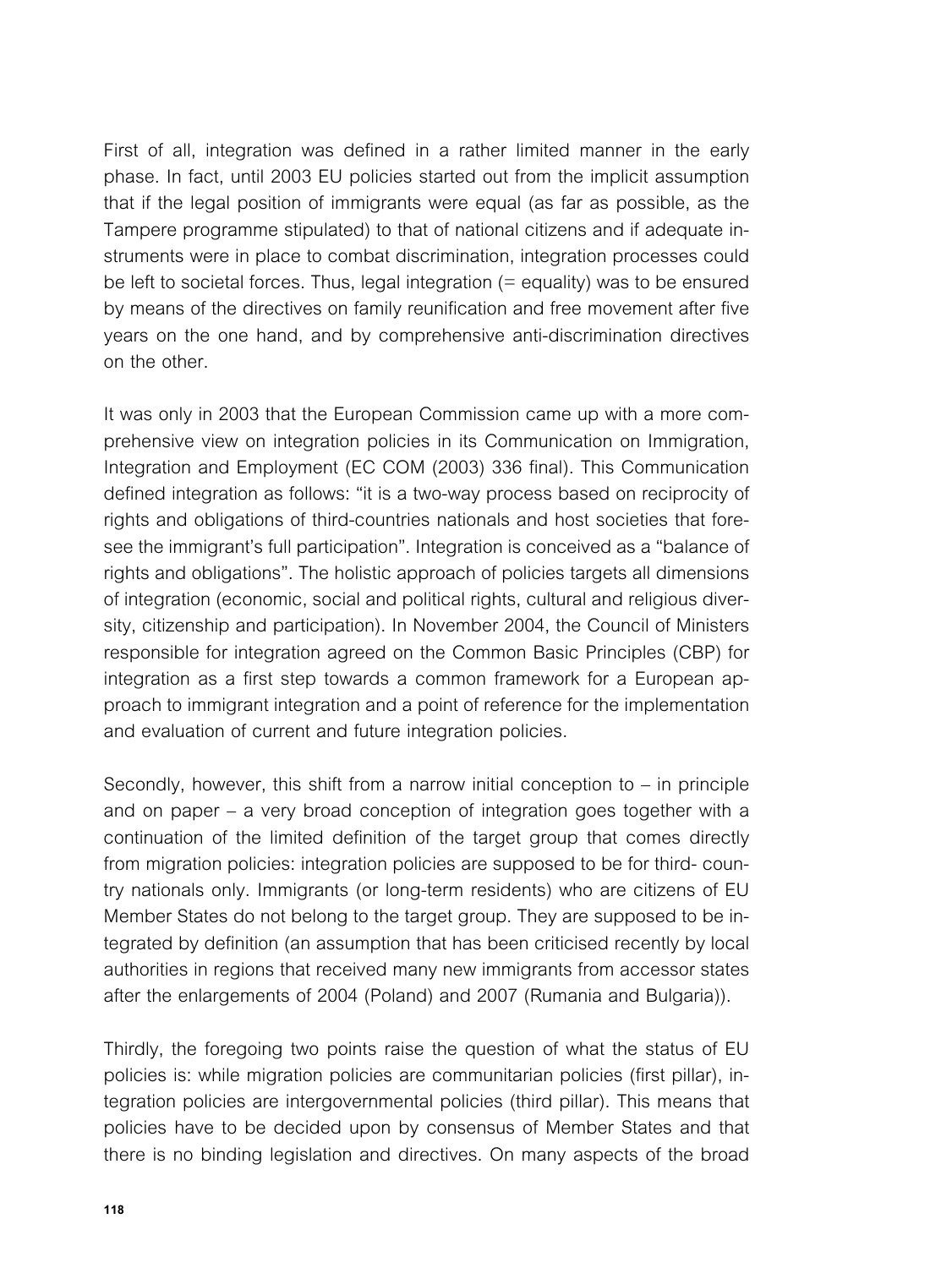*concept of integration, like social security, education, housing and health, national governments vehemently defend their sovereignty. Integration policies at*  the EU level are thus clearly 'soft' policies and bound/limited to what national *governments allow them to be.*

*Fourthly, this means that the mechanisms of policy making and implementation are quite different from those for migration policies. A special method, called the "open method of co-ordination" (OMC) has been adopted in the field of integration policies since 2003. National strategy reports are an important tool within the OMC strategy in which each Member State reports on priorities for and achievements of national policies. The Common Basic Principles mentioned above are another (paper) tool of the OMC strategy. Furthermore, specific internal and external monitoring instruments, such as the European Migration Network and MIPEX, have been developed together with mechanisms for the exchange of policy expertise (handbooks, integration website).*

*Fifthly, apart from the paperwork related to the framing and formulation of EU policies, the European Commission has managed to get agreement on some practical tools for concrete action. From 2004-2006 the INTI programme (Integration of Third-Country Nationals) financed action and research, followed by the much more substantial funding earmarked from 2007 till 2013: the European Integration Fund (EIF) and – especially to compensate states for their efforts regarding the reception and integration of refugees – the European Refugee Fund (ERF). These funds are important for the European Commission as a*  policy maker, since they create direct relations between the EU and local and *regional authorities (and their policies) on the one hand, and non-governmental civil society partners on all levels on the other.*

*Sixthly, there is the very specific internal organisational setting of EU integration policies: on the one hand, there is DG Freedom, Security and Justice (also responsible for migration policies) which particularly targets the early reception and integration of recent newcomers, refugees and accepted asylum seekers, but also third-country nationals until they have become long-term residents. It is in this particular part of EU policies that Western European countries have increasingly `uploaded'19 their cultural integration requirements*  for new third-country immigrants into EU integration policies. What started in

<sup>&</sup>lt;sup>19</sup> Hannelore Goeman uses this term in her analysis of the constitution of integration policies at the EU level: *Goeman, 2012. See also Guild et al. 2009.*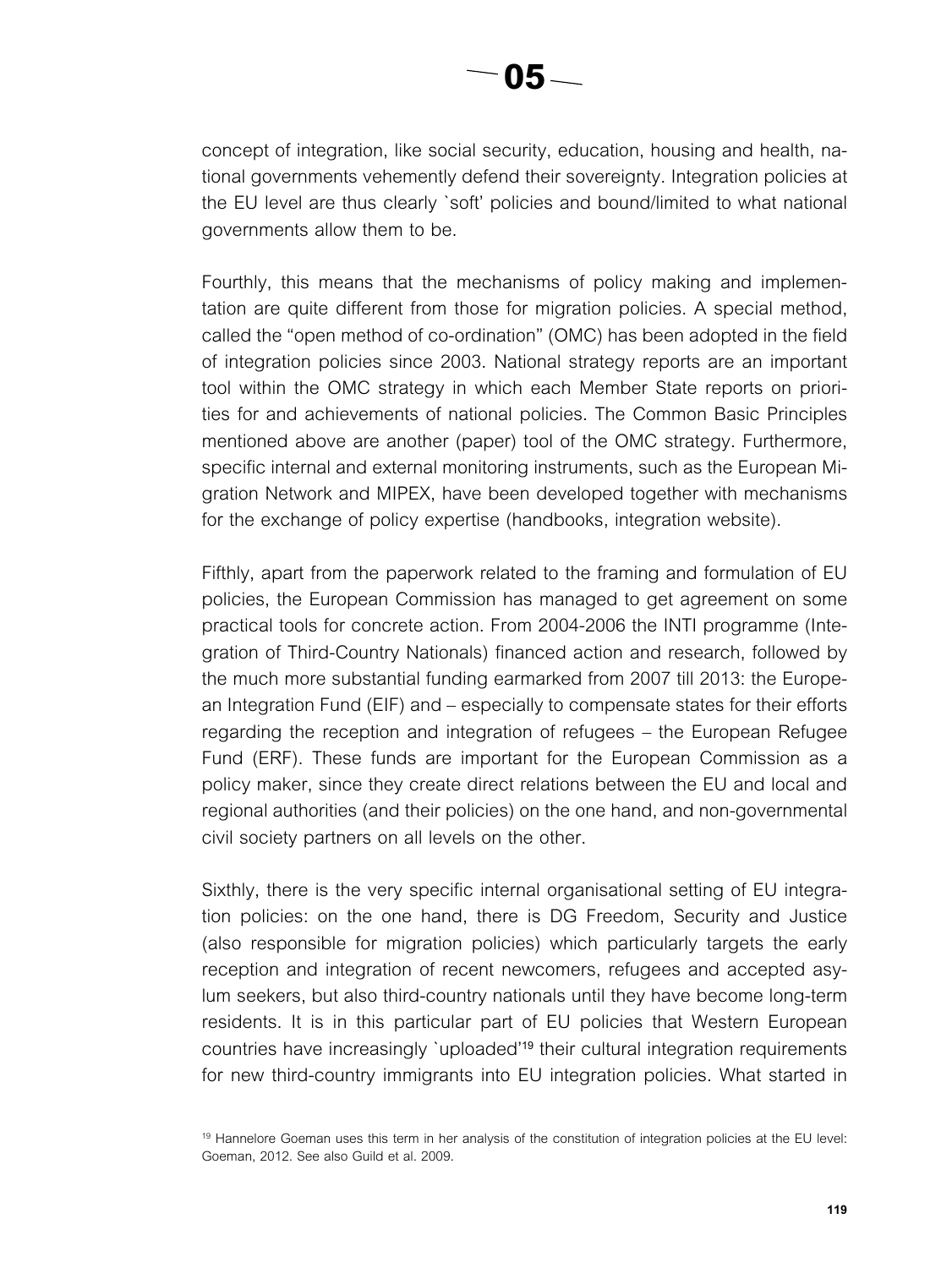*the Netherlands as a voluntary programme in the 1990s and soon thereafter became mandatory in Denmark has rapidly gained currency in other EU Member States: mandatory integration courses and subsequent testing for those third-country nationals who wish to settle. Sanctions to enforce the mandatory character can be found in the withholding of residence rights and administrative fines. The broad concept of integration set forth in the 2003 Communication and the Common Basic Principles is interpreted in a very specific and narrow manner in this part of EU policies.*

*On the other hand, there is a second setting from which integration is promoted: the DG Employment, Social Affairs and Equal Opportunities. Its programmes aim to promote social inclusion and cohesion and its sizeable funding is – again – used quite extensively by local and regional authorities (and their policies) on the one hand, and non-governmental civil society partners on all levels on the other. Equality and anti-discrimination are key concepts (and one reason why the European Monitoring Centre on Racism and Xenophobia (EUMC) and its successor the Fundamental Rights Agency (FRA) were related to this DG). Target groups include immigrants but equally ethnic minorities and the disabled. The priority domains are (equal access to and long-term integration into) employment, education, housing and health.*

## *Local integration policies: cities and their national and European connections*

*Local integration policies have always been in the shadow of national integration policies, or overshadowed by the absence of the latter. This basically*  has to do with the fact that migration policies (decisions on who is allowed *to enter and stay) are national policies. If immigration policy is followed by a national integration policy, as happened in an early phase in Sweden and the Netherlands, then local integration policies are stimulated and facilitated by such national policies. That is why Dutch and Swedish cities do have a longer history of local integration policies.*

*But – as we have seen – de facto immigration is not necessarily followed by an integration policy at the national level: most Western European countries did have sizeable immigration but no national integration policies till the turn of the century. Nevertheless, immigrants do settle somewhere in cities and municipalities and these might have developed integration policies, even in the*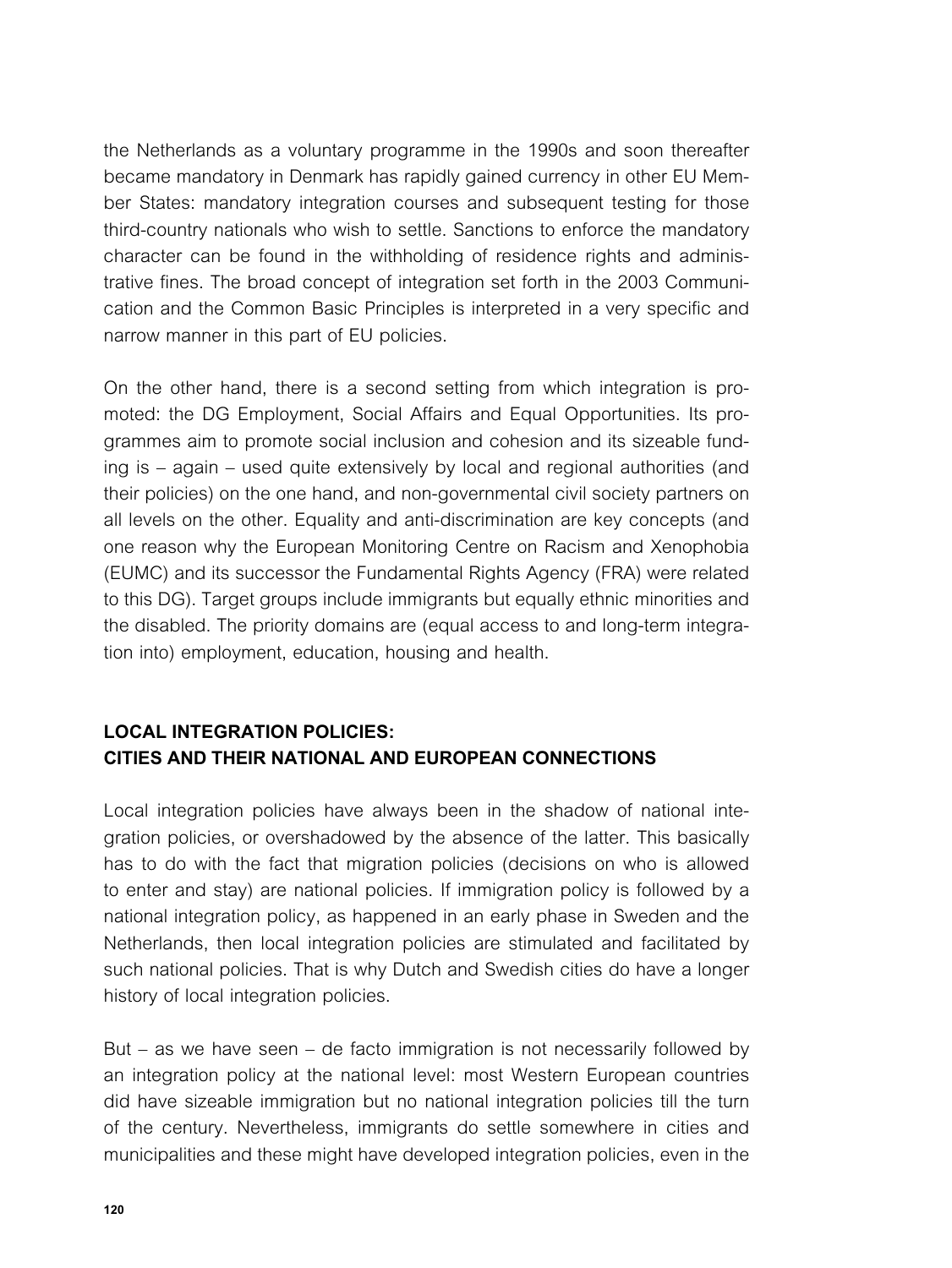*absence of national policies, as is evidenced by Birmingham and Bradford in the UK, Berlin and Frankfurt in the FRG, Vienna in Austria or the cities of Zurich, Bern and Basel in Switzerland, to give just a few examples (Penninx 2009).*

*Whatever the history of local integration policies, a common characteristic during the last decade is that tensions have developed between cities and national governments on issues on which national and local policies clash. Such clashes may relate to different views on how to implement (restrictive) immigration policies: how to handle illegal migrants in practice? How to implement restrictions on access to facilities and services in the domains of employment, housing, education and health to combat illegal residence? Clashes may also relate to the new early reception, the civic integration courses, and the increased cultural requirements for continued residence and for naturalisation: where national policies may be quite ideological on such matters, local policy practitioners tend to look for feasible practical solutions that are acceptable to immigrant communities. Tensions also arise when the financing of integration* facilities is at stake, particularly when national policies prescribe new action, *but do not deliver the financial and other resources needed to implement it.*

*Cities do not always win such battles, but at the same time, city governments may use their discretionary power – avoiding national public debate when possible – to gain more room to manoeuvre and they may use their own resourc*es. What such tensions make clear is that the interests at stake in integration *policies and their implementation may differ substantially, or be perceived as different, at the local and national level. At the city level, the confrontation with the day-to-day consequences of immigration is far more direct, and the implications of policies are more immediately felt, especially by immigrants. Any serious attempts by local government to cope with integration of immigrants, or – in more positive terms used increasingly by cities – to maximise the opportunities inherent in immigration, are sure to bring pressure to bear at the national level. A significant proportion of the European metropolitan areas and cities are increasingly aware that they need long-term, consistent integration policies in order to preserve their viability as community entities and their liveability for all their residents.*

*During the last decade, cities that are active in integration policies have developed significant new relations outside their national context, particularly in the form of networks of cities that exchange knowledge and practical experiences*  regarding local integration policies. Interestingly, apart from being primarily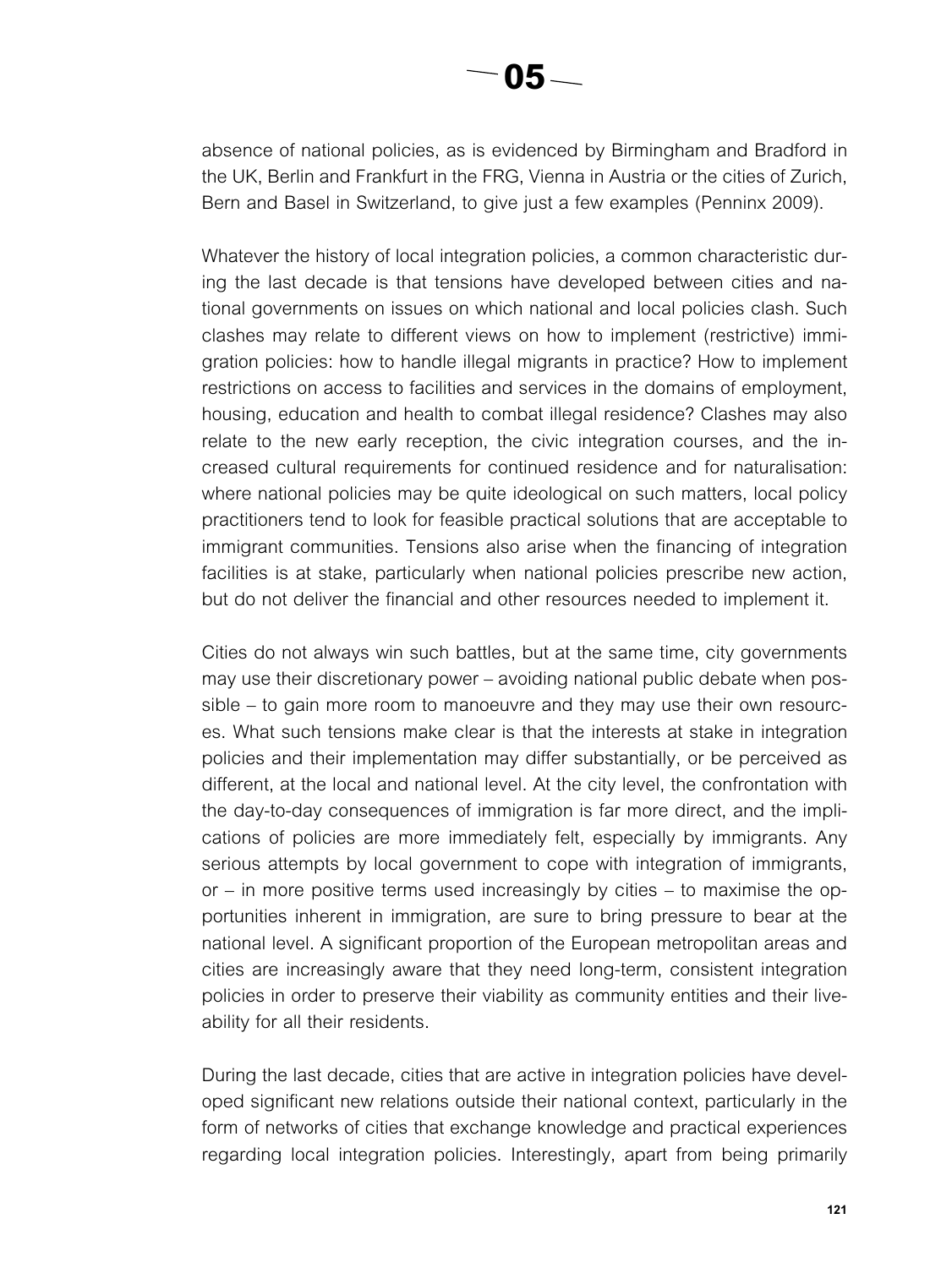*cross-national horizontal forms of cooperation between cities, they all have a strong connection with the European Commission. The three most important are:*

- › *The CLIP Network (Cities for Local Integration Policies). Set up in 2006, it consists of some 30 European cities that systematically exchange knowledge and practice on local integration policies at regular conferences. Research material on the policies of all the cities is collected by a consortium of research institutes. It was funded from 2006 to 2012 by the European Foundation (http:// www.eurofound.europa.eu/areas/populationandsociety/clip.htm).*
- › *Integrating Cities: This project (also set up in 2006) is run by the Working Group on Migration and Integration of EUROCITIES, a large network of some 140 major European cities. Integrating Cities is seen as a policy dialogue between EUROCITIES and the European Commission through the INTEGRATING CITIES Conference series, the EUROCITIES Charter on Inte*grating Cities, the EU-funded projects INTI-CITIES, DIVE, MIXITIES as well *as initiatives by EUROCITIES' Working Group on Migration and Integration (www.integratingcities.eu/).*
- › *Intercultural Cities: this is a joint initiative by the Council of Europe and the European Commission, started in 2008. It emerged from the White Paper on Intercultural Dialogue which the Council of Europe contributed to the European Year of Intercultural Dialogue in that same year. The Intercultural Cities strategy based on that research is a management strategy that publicly advocates respect for diversity and a pluralistic city identity. The Intercultural Cities Programme was developed and first applied in 11 European pilot cities and has evolved further since then. The Programme develops tools such as the Intercultural Cities Index for cities to evaluate and develop their policies, and organises international conferences for cities to exchange experience (http://www.coe.int/t/dg4/cultureheritage/culture/Cities/).*

*More specific horizontal cooperation initiatives are also in place, such as EC-CAR (the European Coalition of Cities Against Racism), established in 2004 at the initiative of UNESCO. The aim of this coalition of cities is to share experiences in order to improve policies to fight racism, discrimination and xenophobia.*  104 municipalities from 22 European countries have joined the network and *adopted the "Ten Point Plan of Action".*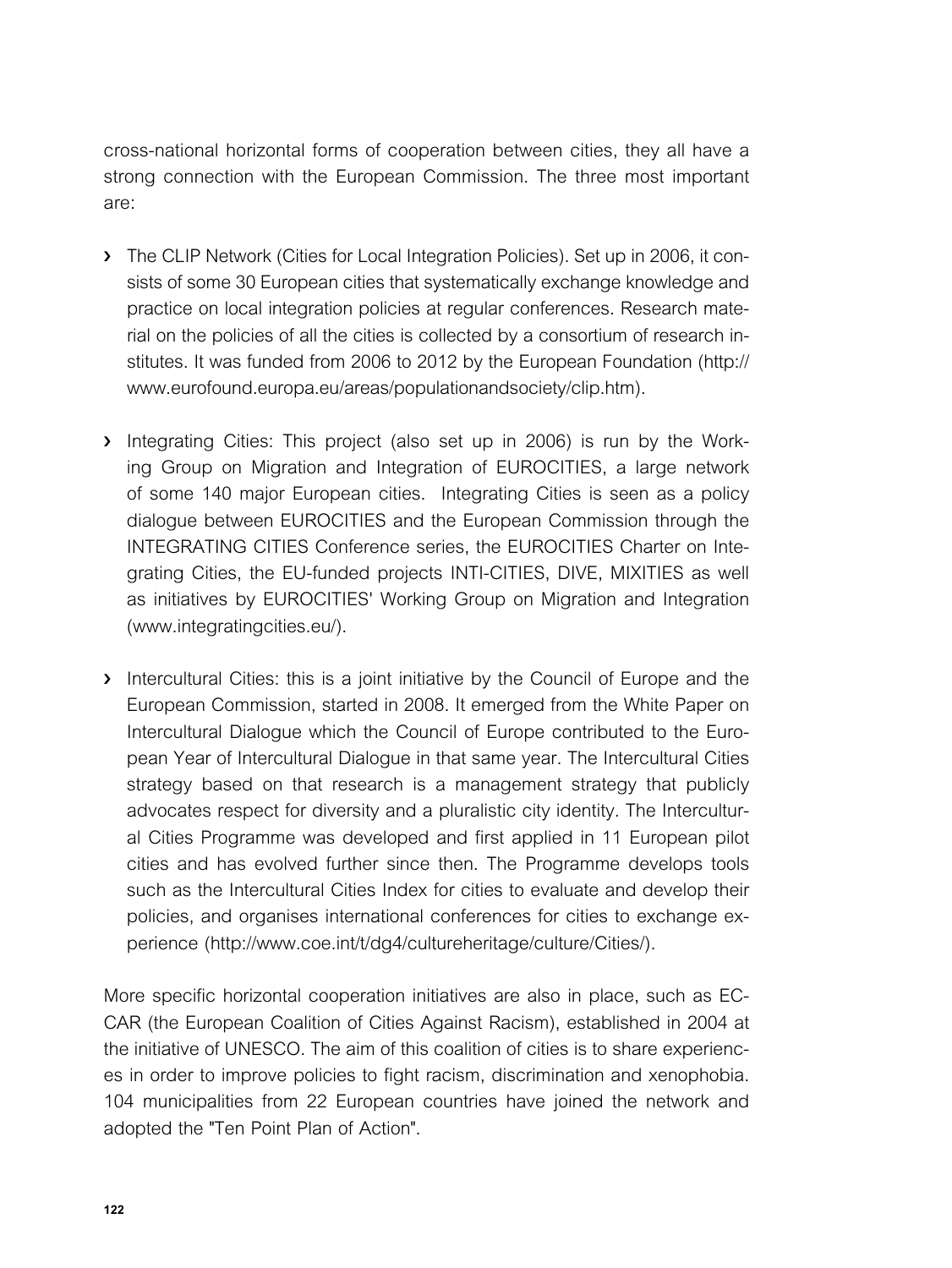## *The multilevel governance of migration and integration: conclusions and prospects*

*The foregoing analysis has shown, first of all, that mobility of people across national boundaries has become a prominent feature in Europe and that, as a consequence, the population of European societies, and particularly of its cities, has become more diverse.*

*Secondly, it has shown that these two phenomena have become significant issues for governmental agencies at several levels: where initially national governments had a monopoly on the politics of international migration, the Europe*an Union has become a significant actor, introducing new notions of migration *(TCN-international and EU-internal) with different regimes and statuses. When it comes to integration, the picture is even more complex: where initially there were few examples of explicit national integration policies and thus it was primarily local governments which had to deal with the presence of immigrants, national governments and EU agents have now launched integration policies,*  each with their own specific definition of the concept of integration, of target *groups and the aims of such policies. Local governments are now revising (or being forced to revise) their position in relation to these new policy actors: new oppositions – between national and local governments – and new coalitions – between local and EU agents – are being introduced. In the descriptive sense, the multilevel character of policies has clearly expanded, simply because more*  levels have involved themselves in these policies. If one were to have a more *normative definition of multilevel governance – in the sense that policy action should be coordinated, complementary and mutually supporting between lev*els – than the multilevel character is presently quite problematic. The foregoing *descriptive analysis demonstrated, for example, that in integration policies the European Commission circumvents national governments by working directly with cities, while national governments have uploaded their new cultural integration policies to the EU level and prescribe it to the local level.*

*What can we say about the future on the basis of this analysis? Firstly, what is*  likely to be the future of cross-national mobility and international migration? In *my view there is no reason to expect a decrease in mobility in the short and medium term: the fundamental, long-term causes of migration to Europe – the demographic profile of an aging and soon decreasing population combined with a relatively prosperous and economically viable society – will remain with*